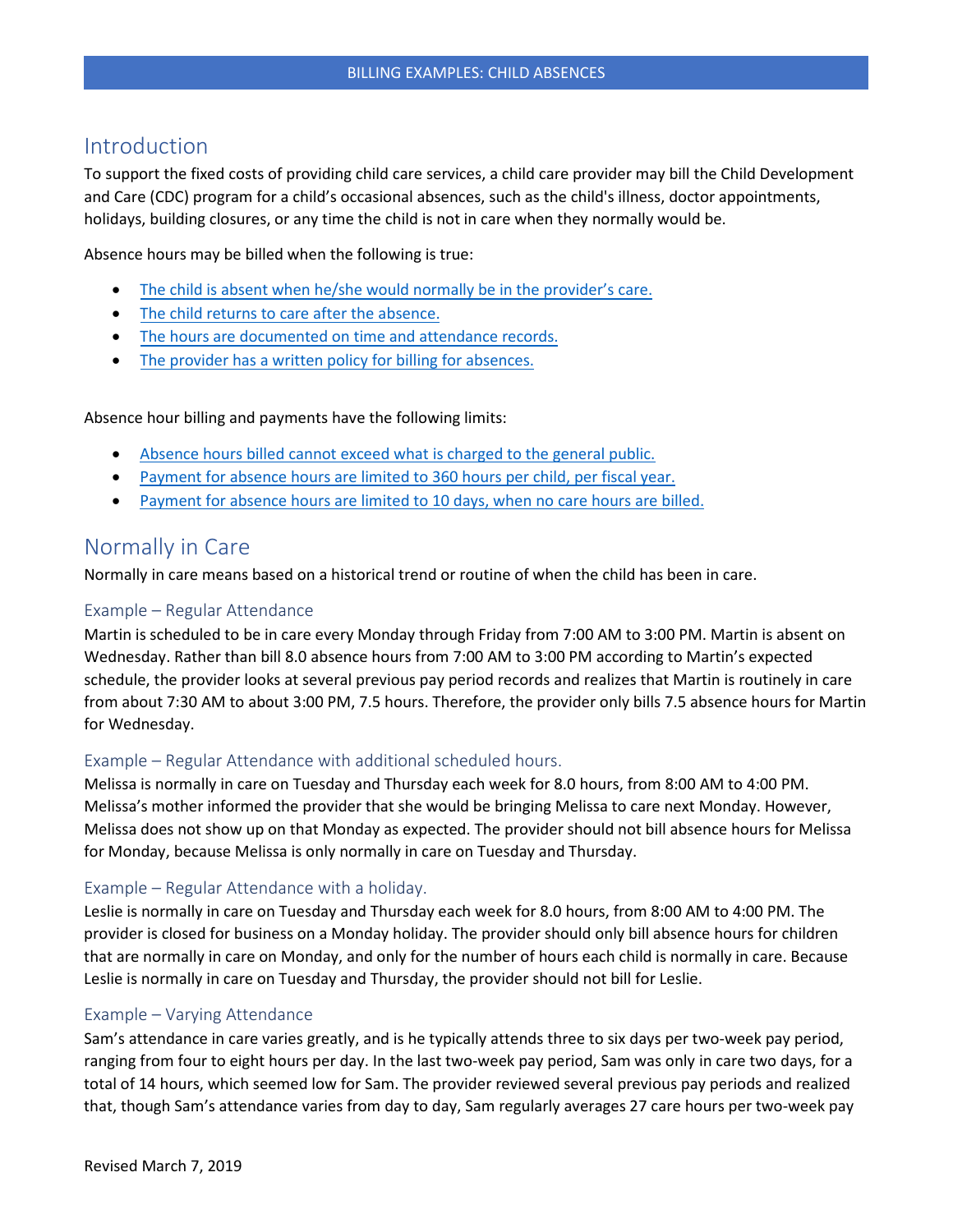period. With this knowledge, the provider billed 14 care hours, plus 13 absence hours, for a total of 27 hours. As a best practice, the provider wrote down how she came up with these hours, in case her billing is reviewed in the future.

### Example – Joint Custody

Jamal and Lisa share custody of Hakeem. Their custody arrangement is such that Hakeem is with Jamal for one week and Lisa for one week. Hakeem attends child care at Little Angels Child Care Center on Monday through Friday from about 7:30 AM until about 5:00 PM during the week he is at Lisa's house. Because of the custody arrangement, Hakeem is only in care during the second week of each pay period. Little Angels should not bill for absences during any of the first week of the pay period, because Hakeem is not normally in care that week.

## <span id="page-1-0"></span>The Child Must Return

A provider should not bill absence hours after the child's last day in attendance.

### Example – Child does not return after unexpected absence

Little Lambs cared for Billy from Monday through Friday for January, February and March. During the first week of April, Billy was in care three days and was absent for the remainder of the two-week pay period. The director tried to reach Billy's mom but was not successful. Little Lambs marked the time and attendance with Billy's absence hours. However, they did not bill the CDC program for the absence hours, because Billy had not returned to care, and they had not heard from his mom.

In mid-April, Little Lambs learned that Billy had switched child care providers and would not return. Little Lambs billed Billy's mom for the absences, based on the initially agreed upon policy that requires two weeks notification prior to ending care.

Note: If a provider recognizes that billing was submitted for a child that will not be returning, the provider should contact the CDC office at 866-990-3227. CDC will give instructions on how to return the money paid for absence hours for the child.

### <span id="page-1-1"></span>Hours are Documented

To bill for child absence hours, the times should be clearly documented on the provider's time and attendance records. The entry should indicate the day and time the child was absent when he/she would have normally been in care.

#### Example – Documenting Absences

Nancy is a license exempt-related provider who cares for her niece, Gloria. Nancy uses the required CDC Daily Time and Attendance Record, found in the Provider's section at: [www.michigan.gov/childcare.](http://www.michigan.gov/childcare)

When Gloria is absent on a day that she is normally in care, Nancy writes down the begin and end times the child is normally with her. Nancy asks Gloria's mother (Nancy's sister) to initial each day that will be billed, including absence days. Sometimes they disagree about the number of hours billed. The requirement to initial the records daily is the parent and provider's opportunity to settle these disagreements. The daily parent initials indicate that Gloria's mother has reviewed and agreed to all hours that will be billed from the attendance records.

<span id="page-1-2"></span>Note: Obtaining daily parent certifications for care hours is required. For absence hours, obtaining parent certification is "best practice" and highly recommended.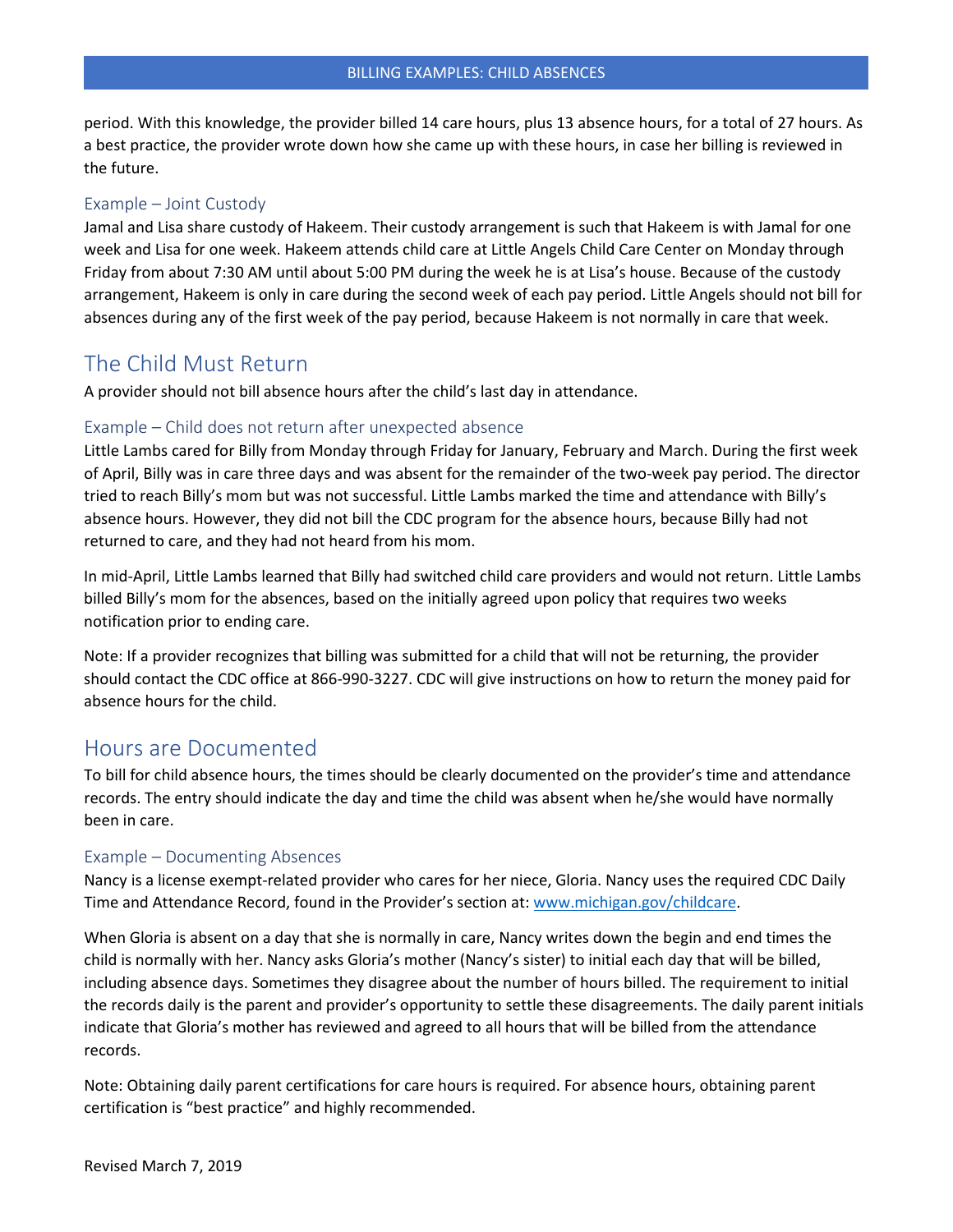# Policy for billing absence hours

While it is a good idea for all provider types, **licensed providers** must have a written policy to charge all families for child absences, in order to bill the CDC program for such absences.

#### Example – Absence Policy

Little Stars Child Care Center has a section in their child care contract that states that they charge for the times a child is absent from care.

## <span id="page-2-0"></span>Billing the general public

Providers cannot charge the CDC program or CDC clients more than they charge the general public (including their own employees).

#### Example – Absence Billing

World of Learning has a policy that allows a child to be absent up five days per year with no charges. Sharon is absent for two days in a fiscal year. The provider may not bill the CDC program (or Sharon's parent) for Sharon's two absence days, because the general public would not be charged.

## <span id="page-2-1"></span>Annual Absence Hours Limit of 360 Hours

360 Absence Hours are available for each child for the period of October 1st through September 30th (fiscal year).

#### Example – CDC Annual Absence Hours Limit

<span id="page-2-2"></span>Sue's Child Care Center cares for Javier from October  $1^{st}$  through May  $15^{th}$ . During that time, Sue bills and is paid for 200 absence hours for Javier's occasional absences. Javier's mother moves Javier to Janice's Little Angel's Child Care on May 16<sup>th</sup>. From May 16<sup>th</sup> until September 30<sup>th</sup>, Janice may bill and be paid for up to 160 absence hours, as long as she does not exceed any other billing limits.